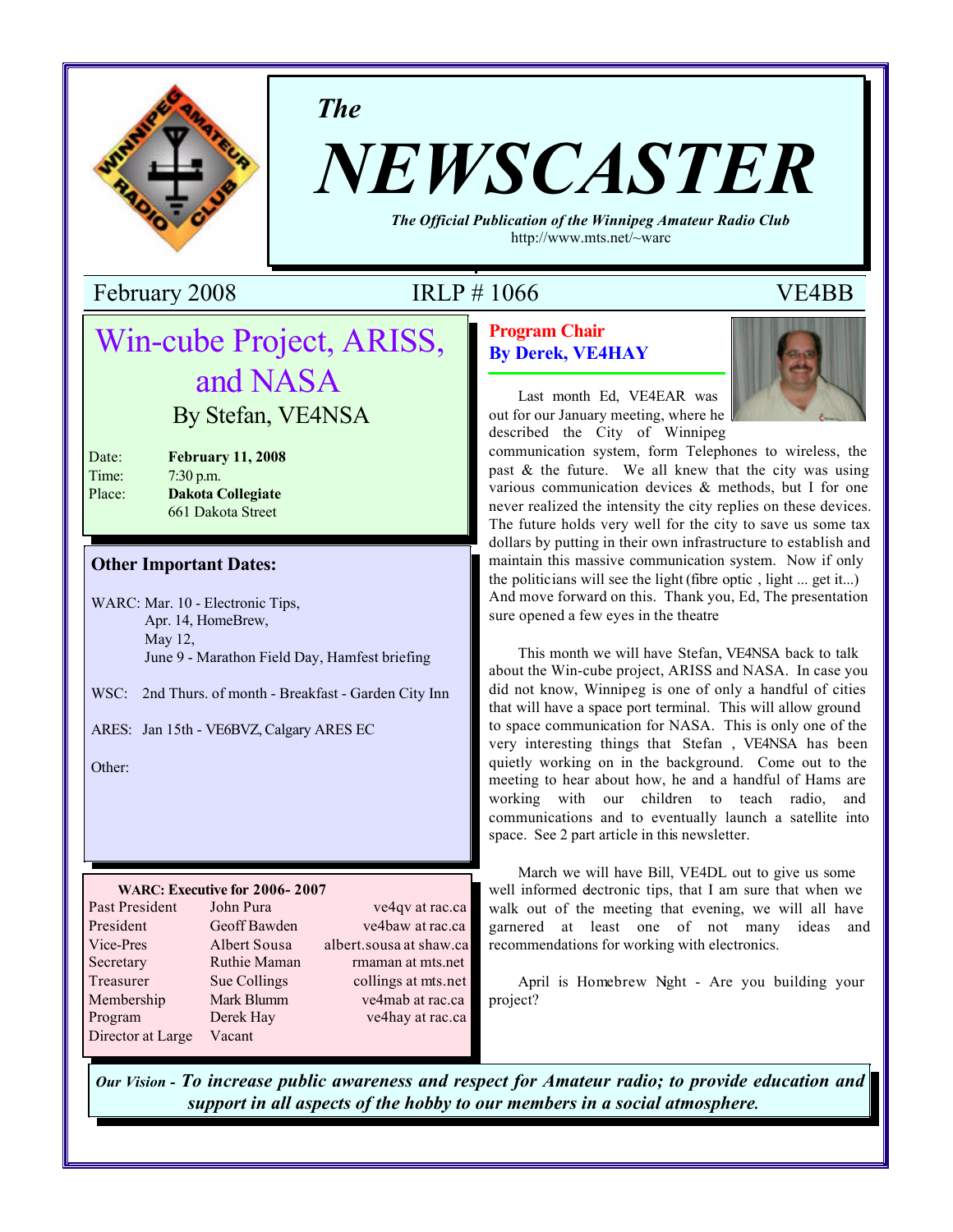| Freq        | <b>Prov/State</b> | <b>Net</b>                      | <b>UTC</b>         |  |
|-------------|-------------------|---------------------------------|--------------------|--|
| 3.860       | <b>MN</b>         | Minnesota<br>Net                | 23:00              |  |
| 3.747       | <b>MB</b>         | Evening<br>Phone Net            | $19:00$ local      |  |
| 3.937       | ND                | North<br>Dakota Net             | 00:30              |  |
| 3.735       | <b>SK</b>         | <b>SK Public</b><br>Service Net | 01:00              |  |
| 3.750       | <b>NWON</b>       | NW<br>Ontario Net               | 01:15              |  |
| 3.700       | AB                | <b>AB</b> Public<br>Service Net | 01:30              |  |
| 3.660       | MB, SK,<br>AB     | Prairie<br><b>Traffic Net</b>   | 01:30              |  |
| 3.743       | <b>MB</b>         | Mb<br>Morning<br>WX Net         | 14:30              |  |
| $145.450 -$ | <b>WW</b>         | <b>MB IRLP</b><br>Net           | 02:00<br>Wednesday |  |
| $147.390 +$ | <b>MB</b>         | Seniors<br>Morning<br>Net       | 09:00 Local        |  |
| $147.390 +$ | <b>MB</b>         | <b>MRS</b> Net<br>Thursday      | 21:00 Local        |  |
| $147.390 +$ | <b>MB</b>         | <b>MRS</b> Net<br>Sunday        | 21:00 Local        |  |
|             |                   |                                 |                    |  |
|             |                   |                                 |                    |  |
|             |                   |                                 |                    |  |

Amateur Radio Service Centre - Industry Canada P.O. Box 9654, Postal Station T Ottawa, Ontario, K1G 6K9 Telephone: (613) 780-3333 Toll free: (888) 780-3333 Fax: (613) 998-5919 E-mail: spectrum.amateur@ic.gc.ca http://strategis.ic.gc.ca/epic/internet/insmt-gst.nsf/en/h \_sf01709e.html

**IRLP Node** 1066 145.450 MHz -600 KHz (VE4WRS) Comments or if you just want to reach us : **Winnipeg Amateur Radio Club C/O VE4WSC 598 St. Mary's Road Winnipeg, MB R2M 3L5**

38.38.38.38.38.38.

## **Minutes for January 14th, 2008 Submitted by Ruthie, VE4CRS**

Meeting called to order by Geoff VE4BAW at 7:30 PM. Introductions followed. 30 members and 1 guest attended.

Motion to accept minutes of Dec. meeting as printed in Newscaster by Derek VE4HAY, seconded by Glen VE4GWN. Carried.

## *Business Arising*

- U Discussion re **Motion # 1** as printed in Newscaster: to raise dues to \$35.00. Discussion if members can amend motion. By-laws consulted. Mover of motion #1 was not present, and does not need to be present to amend motion. Discussion re raising dues by \$5.00 is enough to keep us out of deficit. Family membership discussed.
- **Motion** to amend this motion to raise dues to \$20.00 by Derek VE4HAY, seconded by Jeff VE4MBQ.

Amendment carried.

Amended motion Carried.

- Dues will be \$20 per member starting Sept. 2008 (instead of \$15.00).
- $\triangleleft$  Discussion re Motion # 2 as printed in Newscaster: to increase Flea Market entrance fee from \$3.00 to \$5.00. Executive does not support this motion. Suggestion to be in touch with the Victoria Heritage Community Centre that we will not be using their facility until April 2009 and book Flea Markets for April/Oct. 2009. Discussion re increasing Flea Market fee will be discussed before these Flea Markets, depending on rental of space. \* Vote for motion # 2 to increase Flea Market entrance fee to \$5.00 –

Motion defeated.

#### *Treasurer's Report for 31-Dec-07*

\* Income - \$30.00

\* Expenses - \$284.67

\* Book Balance available - \$6,733.96.

Motion to accept Treasurer's report by Rick VE4RA, seconded by Derek VE4HAY. Carried

#### D<sub>X</sub>

 \* Cycle 24 has arrived! As of Jan. 4, 2008. Solar storms will increase. Members were advised not to expect miracles. It may take a few years for better conditions.

 \* From the ARRL DXCC desk: - St Barthelemy (FJ) has been added to the DXCC, island # 338. For additional information contact:

dxcc@arrl.org

 $*$  T9A has been withdrawn, changed to E7A – Z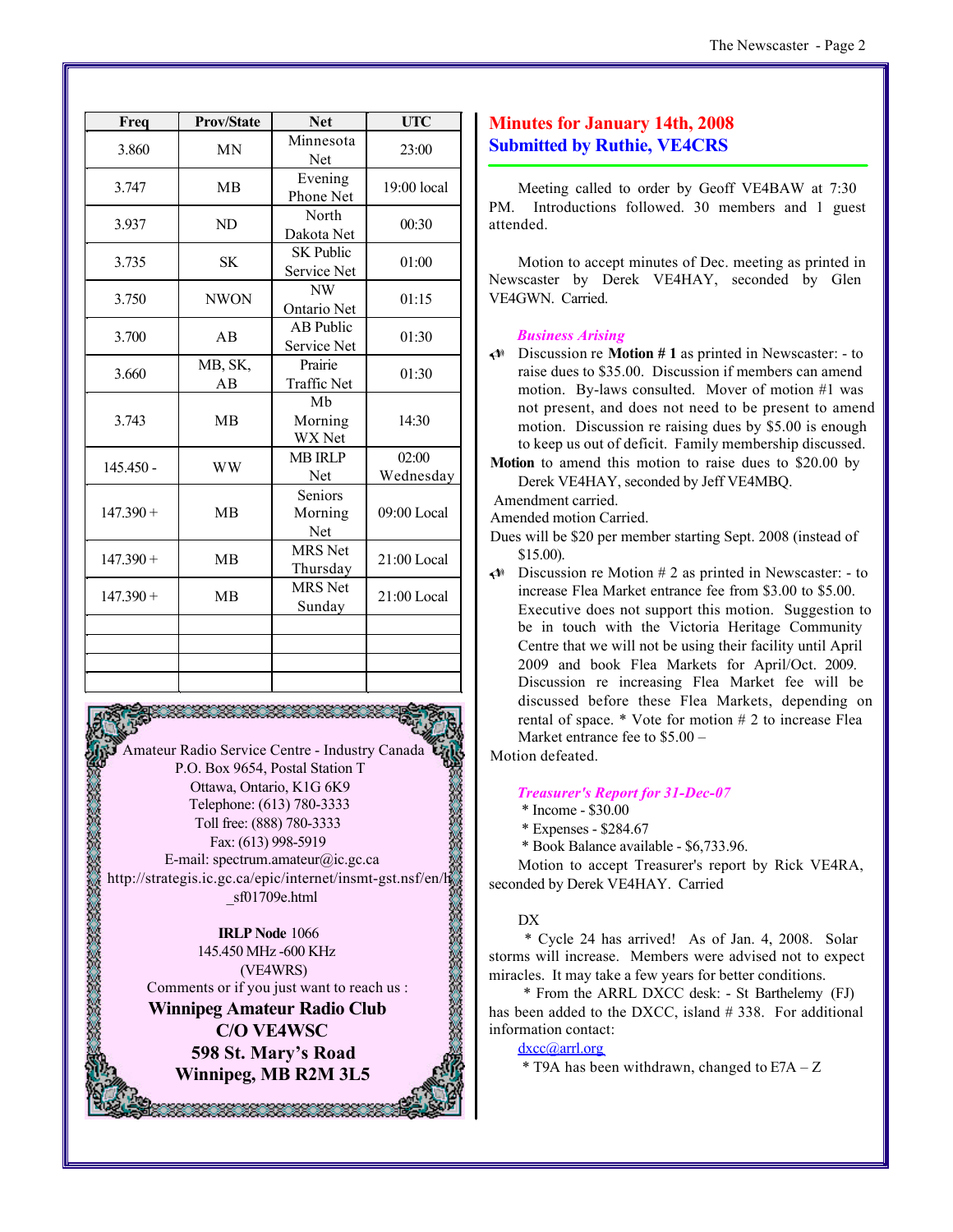\* Look for Bouvet Island, 3Y.Petrus, ZS6GCM is QRV as 3YOE and will be active for the next few weeks. Active on 20 m around 1500-1700z. QSL via LZ3HI

## *RAC*

\* Contest – not too many VE4's participated. \* Derek sent bulletin re DX stations.

#### *Programs*

January – City of Winnipeg Radio Programs February – Stefan is back with presentation of future of WinCube and Satellites

March – VE4DL – Bill – TBA

April – Home Brew

May – TBA

June – Wrap-up, elections and details re Marathon, Field Day, Ham Fest, etc.

- Derek is trying to arrange to get into lab at U of M to see what's new.
- Re questionnaire in Newscaster that was emailed to members: - only 2 responses. All call for articles. Show of hands re continuation to Newscaster: - Positive response!

#### *Marathon*

Meeting called for first week in February.

## *ARES*

- $\triangle$ ARES General Meeting TUE 15 JAN Call-outs & Equipment VE4MBQ.
- $\triangle$ Recruiting volunteer operators for Sled Dog Raves tentatively scheduled for 16,17 FEB at or near Birds Hill Park. Festival du Voyageur is not involved.
- ªJim Ross VE4AJR WPARES Member Emeritus, date Nov 07/early Dec for many years of distinguished service.

#### *Ham Fest*

- $\checkmark$  No additional news, working on reducing cost of tickets.
- ¸ Monthly meetings every 3rd Monday of month at Derek's home.
- $\checkmark$  Open chairs that need to be manned: Program, Entertainment.
- $\checkmark$  Contract firmed by Jan. 19
- $\checkmark$  Working on budget.

## *No new business.*

Meeting adjourned: – motion to adjourn by Rick VE4RA, seconded by Glen VE4GWN.

50/50 and membership draw both won by Jeff VE4MBQ. Prize donated by David VE4DAR won by Ed VE4EAR.

## **WPGARES By Jeff, VE4MBQ -Emergency Coordinator**

Since Gerry Leach VE6BVZ returned to Calgary earlier than anticipated yours truly gave a presentation on Call-Outs & Equipment at the January General Meeting.

February is shaping up to be a busy month. We're doing a Test Net SAT 9 FEB at Camp Amisk, a Test Net SUN 10 FEB out near Ladywood MB to look at coverage for a proposed Sled Dog Race and planning to cover proposed Sled Dog Races 16 & 17 FEB out near Ladywood MB (might be cut back to 16th only). We still need Amateur volunteers for Sled Dog. Amateurs with their own snowmobiles would be especially helpful.

As previously reported, we will be providing volunteer Amateur Communications again for Klondike Derby 1, 2 MAR at Camp Amisk. We appear to have sufficient volunteers now for Klondike Derby but I'll certainly register some back-ups if people are available.

Victor Griffiths VE4VG is scheduled to give us a presentation about the Winnipeg Parking Authority at our next General Meeting TUE 26 FEB 1900h at Sir Wm Stephenson Library 765 Keewatin St. We may well do a volunteer briefing for Klondike Derby too. Please note that our next few meetings will be the 4th Tuesday of the month.

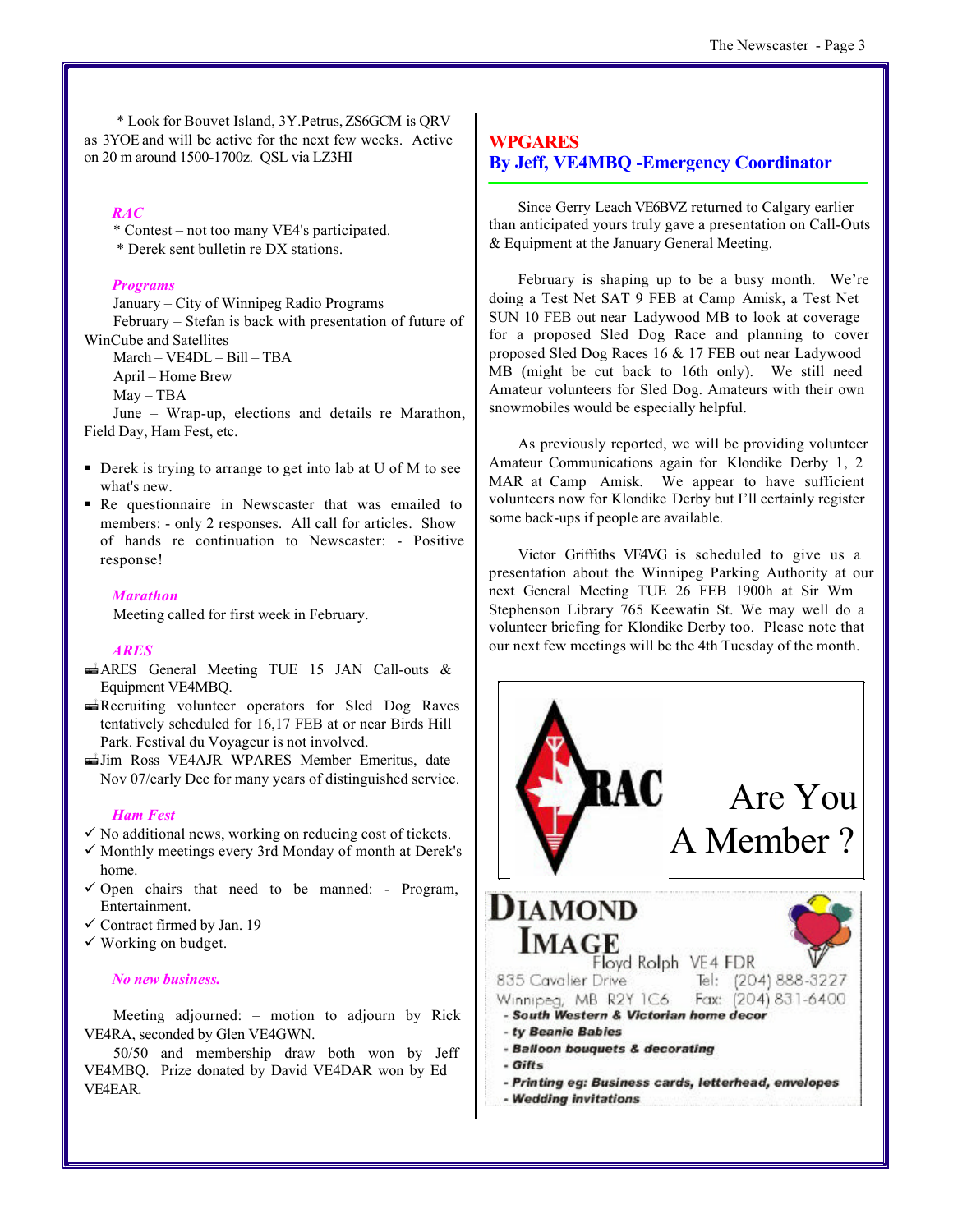|                                              |               |         |        |                                                     |             | And 0530Z      | Mar 1          |
|----------------------------------------------|---------------|---------|--------|-----------------------------------------------------|-------------|----------------|----------------|
| <b>Contest Calendar</b>                      |               |         |        | Open Ukraine RTTY                                   |             | 2200Z          | Mar 1          |
|                                              |               |         |        |                                                     | And         | 0000Z          | Mar 2          |
|                                              |               |         |        |                                                     | And         | 0800Z          | Mar 2          |
| February, 2008                               |               |         |        | DARC 10-Meter Digital                               |             | 1100Z          | Mar 2          |
| Vermont QSO Party                            | All           | 0000z   | Feb 2  | RSGB 80m Club Championship                          | Data        | 2000Z          | Mar 3          |
| <b>YLISSB QSO Party</b><br><b>CW/RTTY</b>    |               | 0000z   | Feb 2  | ARS Spartan Sprint                                  |             | 0200Z          | Mar 4          |
| 10-10 Internat. Winter QSO Party Phone 0001z |               |         | Feb 2  | <b>AGCW YL-CW Party</b>                             |             | 1900Z          | Mar 4          |
| Minnesota QSO Party CW/SSB/RTTY              |               | 1400z   | Feb 2  | <b>NCCC Sprint</b>                                  |             | 0330Z          | Mar 7          |
| YLRL YL-OM                                   | <b>CW</b>     | 1400z   | Feb 2  | RSGB Commonwealth                                   |             | 1000Z          | Mar 8          |
| <b>AGCW Straight Key Party</b>               | <b>CW</b>     | 1600z   | Feb 2  | <b>AGCW QRP</b>                                     |             | 1400Z          | Mar 8          |
| Delaware QSO Party (1)                       | All           | 1700z   | Feb 2  | Oklahoma QSO Party                                  |             | 1400Z          | Mar 8          |
| Mexico International RTTY<br><b>RTTY</b>     |               | 1800z   | Feb 2  |                                                     | And         | 1300Z          | Mar 9          |
| North American Sprint                        | <b>CW</b>     | 0000z   | Feb 3  | EA                                                  | PSK31       | 1600Z          | Mar 8          |
| Delaware QSO Party (2)                       | All           | 1300z   | Feb 3  | SOC Marathon Sprint                                 |             | 1800Z          | Mar 8          |
| QRP ARCI Fireside SSB Sprint                 | <b>SSB</b>    | 2000z   | Feb 3  | Idaho QSO Party                                     |             | 1900Z          | Mar 8          |
| ARS Spartan Sprint                           | <b>CW</b>     | 0200z   | Feb 5  | North American Sprint                               | <b>RTTY</b> | $0000Z$        | Mar 9          |
| CW/SSB/FM/DIGI<br>10 meter NAC               |               | 1800z   | Feb 7  | <b>SKCC Weekend Sprintathon</b>                     |             | $0000Z$        | Mar 9          |
| CQ World-Wide RTTY WPX<br><b>RTTY</b>        |               | 0000z   | Feb 9  | <b>UBA</b> Spring                                   | <b>CW</b>   | 0700Z          | Mar 9          |
| CW<br>Asia-Pacific Sprint Spring             |               | 1100z   | Feb 9  | <b>NSARA</b>                                        |             | 1100Z          | Mar 9          |
| CW/SSB<br>Dutch PACC                         |               | 1200z   | Feb 9  |                                                     |             | 1700Z          |                |
| YLRL YL-OM                                   | <b>SSB</b>    | 1400z   | Feb 9  | Wisconsin QSO Party                                 | And         | 1800Z          | Mar 9<br>Mar 9 |
| 9-10 Louisiana QSO Party                     | All           | 1500z   | Feb 9  | <b>CLARA</b> and Family HF                          |             | 1700Z          |                |
| British Columbia QSO Challenge               | All           | 1600z   | Feb 9  |                                                     |             |                | Mar 11         |
| FISTS Winter Sprint                          | <b>CW</b>     | 1700z   | Feb 9  |                                                     | And<br>CW   | 1700Z<br>2000Z | Mar 15         |
| RSGB 1.8 MHz                                 | <b>CW</b>     | 2100z   | Feb 9  | RSGB 80m Club Championship                          |             |                | Mar 12         |
| North American Sprint                        | <b>SSB</b>    | 0000z   | Feb 10 | <b>NCCC Sprint</b>                                  |             | 0230Z          | Mar 14         |
| SKCC Weekend Sprintathon                     | <b>CW</b>     | 0000z   | Feb 10 | 10-10 Int. Mobile                                   |             | 0001Z          | Mar 15         |
| School Club Roundup                          | All           | 1300z   | Feb 11 | Russian DX                                          |             | 1200Z          | Mar 15         |
| NAQCC Straight Key/Bug Sprint                | <b>CW</b>     | 0130z   | Feb 13 | Feld Hell Sprint                                    |             | 1500Z          | Mar 15         |
| <b>ARRL</b> International DX                 | <b>CW</b>     | 0000z   | Feb 16 | <b>AGCW VHF</b>                                     |             | 1600Z          | Mar 15         |
| Feld-Hell                                    |               | 1500z   | Feb 16 | <b>AGCW UHF</b>                                     |             | 1900Z          | Mar 15         |
| Feld-Hell Club Sprint<br>SSA Månadstest nr 2 | <b>SSB</b>    | 1400z   | Feb 17 | Virginia QSO Party                                  |             | 1800Z          | Mar 15         |
| SSA Månadstest nr 2                          |               | 1515z   | Feb 17 | <b>UBA</b> Spring 6m                                |             | 0700Z          | Mar $16$       |
|                                              | <b>CW</b>     |         |        | 9K 15-Meter                                         |             | 1200Z          | Mar 16         |
| Run For The Bacon QRP                        | <b>CW</b>     | 0200z   | Feb 18 | Run for the Bacon QRP                               |             | 0100Z          | Mar 17         |
| AGCW Semi-Automatic Key                      | <b>CW</b>     | 1900z   | Feb 20 | <b>Bucharest</b>                                    |             | 1500Z          | Mar 17         |
| <b>MOON</b><br>CW/Digi/SSB                   |               | 1900z   | Feb 20 |                                                     | And         | 1600Z          | Mar 17         |
| Russian PSK WW<br>PSK31                      |               | 2100z   | Feb 22 | NAQCC Straight Key/Bug Sprint                       | CW          | 0030Z          | Mar 20         |
| CQ WW 160-Meter                              | <b>SSB</b>    | $0000z$ | Feb 23 | RSGB 80m Club Championship                          | <b>SSB</b>  | $2000Z$        | Mar 20         |
| <b>REF</b>                                   | <b>SSB</b>    | 0600z   | Feb 23 | <b>ARLHS Annual Spring Lites QSO Party</b>          |             | 0001Z          | Mar 21         |
| <b>UBADX</b>                                 | $\mathrm{CW}$ | 1300z   | Feb 23 | <b>NCCC Sprint</b>                                  |             | 0230Z          | Mar 21         |
| CW/SSB<br>Mississippi QSO Party              |               | 1500z   | Feb 23 | <b>BARTG</b> Spring                                 | <b>RTTY</b> | 0200Z          | Mar 22         |
| <b>OMISS QSO Party</b>                       | <b>SSB</b>    | 1500z   | Feb 23 | <b>UBA</b> Spring 2m                                |             | 0600Z          | Mar 23         |
| North American QSO Party<br><b>RTTY</b>      |               | 1800z   | Feb 23 | <b>SKCC Sprint</b>                                  |             | 0000Z          | Mar 26         |
| High Speed Club CW (1)                       | <b>CW</b>     | 0900z   | Feb 24 | NCCC Sprint                                         |             | 0230Z          | Mar 28         |
| Speed Club CW (2)                            | CW            | 1500z   | Feb 24 | CQ WW WPX                                           | <b>SSB</b>  | 0000Z          | Mar 29         |
| North Carolina QSO Party<br>CW/SSB           |               | 1700z   | Feb 24 |                                                     |             |                |                |
| CQC Winter QSO Party<br>CW/SSB               |               | 2200z   | Feb 24 |                                                     |             |                |                |
| <b>SKCC</b> Sprint<br>CW                     |               | 0100z   | Feb 27 |                                                     |             |                |                |
|                                              |               |         |        | What have you done to "promote"                     |             |                |                |
| <b>March</b>                                 |               |         |        | amateur radio this week"                            |             |                |                |
| ARRL Inter. DX                               | <b>SSB</b>    | 0000Z   | Mar 1  |                                                     |             |                |                |
| Wake-Up! QRP Sprint                          |               | 0400Z   | Mar 1  | That line we credit to an old News stalwart, Peter  |             |                |                |
|                                              | And           | 0430Z   | Mar 1  | Parker with using in his old VK1 and VK3 casts many |             |                |                |
|                                              | And           | 0500Z   | Mar 1  | years ago and it still stands true --WIA            |             |                |                |
|                                              |               |         |        |                                                     |             |                |                |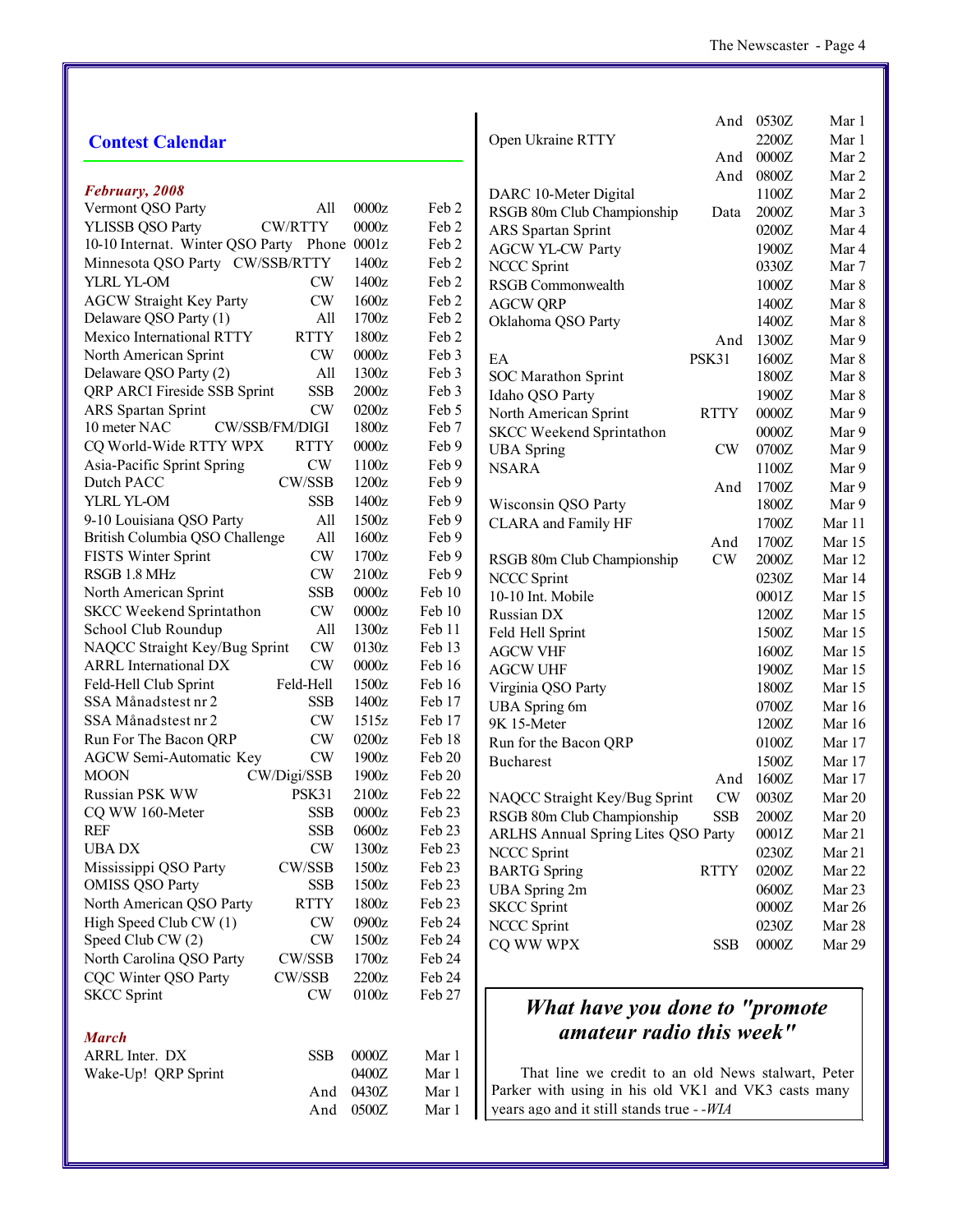## **News from the Net**

## *New Prefix for Bosnia-Herzegovina Officially Announced*

In response to a request from the Ministry of Communications and Transport of Bosnia and Herzegovina in August, the International Telecommunication Union (ITU) withdrew the call sign prefix allocation T9A-T9Z for Bosnia and Herzegovina and made a new allocation, E7A-E7Z. The change was made initially on a provisional basis under authority of the ITU Secretary-General and was confirmed by the 2007 World Radiocommunication Conference to be effective November 17, 2007. According to International Amateur Radio Union (IARU) Secretary David Sumner, K1ZZ, the Ministry of Communications and Transport (BiH) held a press conference in Sarajevo on December 18 to formally announce the change *-- WIA*

#### *DX Help*

John Scott VE1JS of Sandy Cove, Nova Scotia is RAC's representative on ARRL's DX Advisory Committee. The committee is currently dealing with questions concerning remotely-operated stations, and whether such operations should count for the DXCC Award. John requires your opinion on the following questions:

- ß Should QSOs made with these remote stations count for DXCC?
- ß Is it necessary to require that operations from remote countries only use the receiver located at the remote location? What if the operator listens to a local receiver, or any other receiver, as well as the one located at the remote transmitting site?

Please contact John at  $\frac{\text{scotts}(\partial \text{sandycover} - \text{ns.ca}}{\text{for more}})$ details of the discussion, or to offer your opinion. *-- RAC Bulletin- 2008-01*

## *Code tests continue to linger*

A recent ad hoc survey of International Amateur Radio Union Region 3 member societies, has found that a number of countries still require a Morse code proficiency test for their higher grade of amateur licences. These include China, India, Japan, Malaysia and Sri Lanka. Most have retained a 5wpm test requirement, although Malaysia remains at 12wpm with a proposal to drop it to 8wpm. China has experienced a growth of some 30,000 new radio amateurs in the past four years, and at the moment considers the Morse code tests for its Class 1 and Class 2 licences are necessary to maintain the more traditional style of HF amateur radio. The concern appears to be that new arrivals to the hobby may change its culture dramatically through their use of new perhaps internet-inspired vocabulary and style of operating. Elsewhere in the region, Australia, Hong Kong, New Zealand, Papua New Guinea and Singapore are among those

in the region who are part of the world-wide trend to fully abolish the code requirement. This has occurred as a result of the World Radio Conference 2003 Article 25 change, making code proficiency no longer be an international mandatory requirement for access to amateur frequency bands below 30 MHz. *-- WIA*

## *Online help to identify data modes*

There are a bewildering number of digital modes on the air these days. While decoders are readily available, it can take a practiced ear to work out what mode is in use. Recognizing this issue, the British Amateur Radio Teledata Group has put downloadable samples of around two dozen modes on its web site. The idea is that by listening to the samples you can more easily identify modes you hear on the bands. You can get the files from www.bartg.org.uk by following the Datacom link on the site. *-- RSGB*

### *Problem operators on all Bands....*

A heckling radio ham known as the Filipino Monkey, who has spent years pestering ships in the Persian Gulf, is being blamed today for sparking a major diplomatic row after American warships almost attacked Iranian patrol boats. The US navy came within seconds of firing at the Iranian speedboats in the Strait of Hormuz on January 6 after hearing threats that the boats were attacking and were about to explode. Senior navy officials have admitted that the source of the threats, picked up in international waters, was a mystery. Unfortunate that the international press has labeled the intruder as a "Radio Ham", which probably is NOT the case, just that he does have access to a MARINE BAND radio! And now the US navy's journal, Navy Times, has claimed that the threats, which were broadcast last week by the Pentagon, are thought to have come from infamous radio prankster "the Filipino Monkey", who could be more than one person. Monkey listens to ship-to-ship radio traffic and then interrupts, usually with abusive insults. Rick Hoffman, a retired captain, told the paper: "For 25 years, there's been this mythical guy out there who, hour after hour, shouts obscenities and threats. He used to go all night long. The guy is crazy. *-- WIA*

#### *Winnipeg Amateur Prevails Over City*

On 23 January 2008, Gilbert Restiaux, VE4GIL learned that the City of Winnipeg had dropped their objections to his tower. In 2002, Gil moved to a new neighbourhood. After checking with planning authorities in the city, he received their verbal agreement to erect a 48-foot tower and HF yagi in his back yard. Five years later, one of Gil's neighbours complained to municipal authorities because he "did not like" the appearance of Gil's tower. The neighbour lodged complaints by telephone twice a day every day for several months. The City of Winnipeg eventually laid two charges against Gil of violating Winnipeg's zoning by-law. Gil hired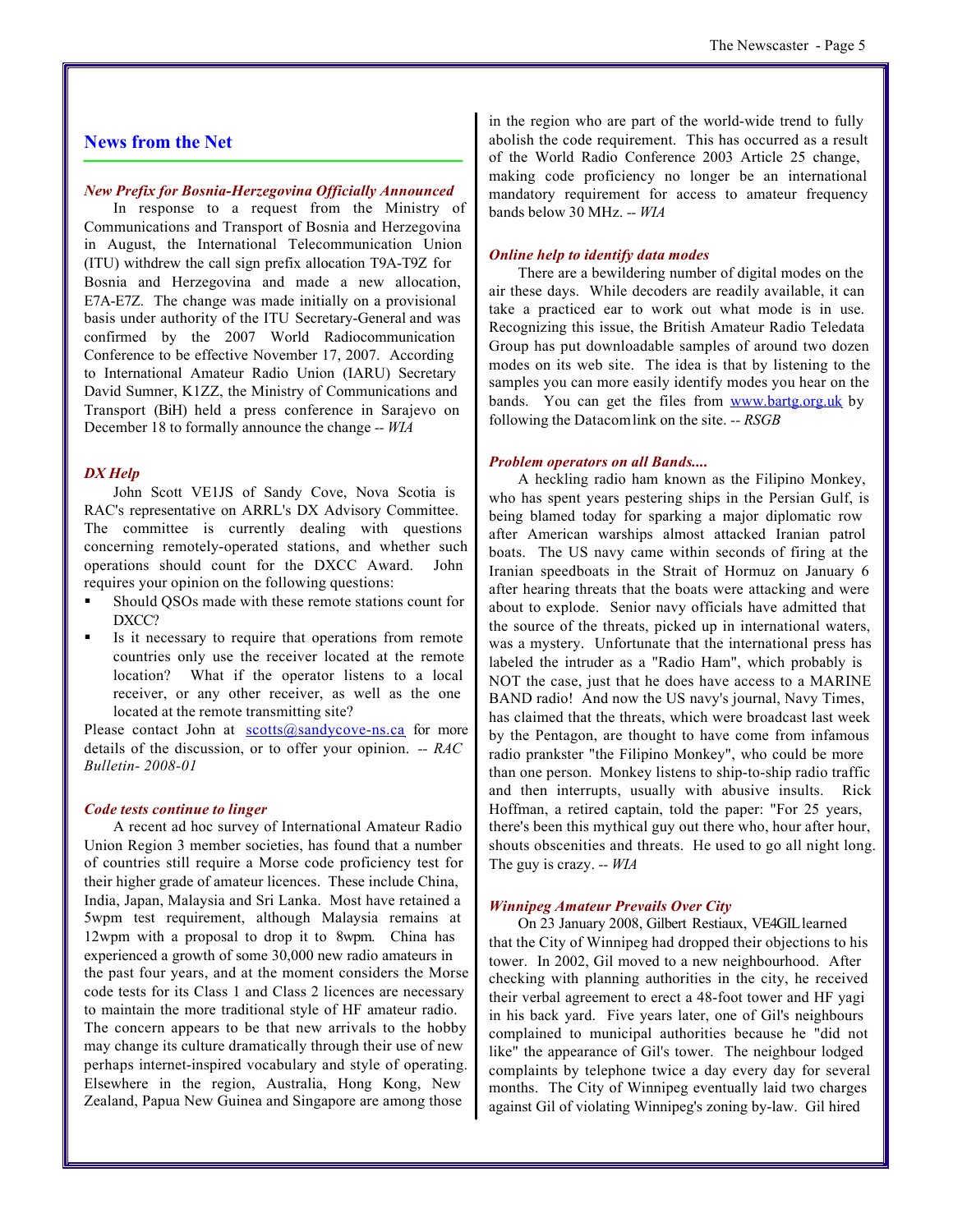a lawyer, did a great deal of research, and enlisted the help of Tim Ellam, VE6SH of RAC's Antenna Structures Committee. Tim provided Gil and his lawyer with documentary references that were of assistance to Gil's lawyer in arguing that the city's attempts to regulate Gil's Amateur Radio antennas were beyond municipal jurisdiction. On 23 January, the day before Gil was scheduled to attend court on the matter of his tower, Kerri Tymchuk, a solicitor for the City of Winnipeg wrote to Gil's lawyer informing him that the city "will not be pursuing this prosecution." Although not clearly stated in Tymchuk's letter, Gil's lawyer suggested that the City of Winnipeg understands it does not have jurisdiction over Amateur Radio antennas. *-- RAC*

## **The WinCube Project By Stefan, VE4NSA**

Manitoba High School Students involved in pico-satellite construction, amateur radio and high altitude balloons

#### *Abstract*

The WinCube Project is a cooperative effort among Manitoba high schools, the Manitoba Satellite Interest group (MSIG), the Faculty of Engineering at the University of Manitoba, Maples Collegiate Space Exploration Academy, the Manitoba Aerospace Human Resources Coordinating Committee and numerous aerospace industry partners.

Through a mentorship program, Manitoba high school students will be involved in the design, construction, and launch of a pico-satellite with technical support provided by aerospace faculty and engineering students. Basic system design and construction experience for the high school students is provided by the construction and launch of high altitude balloon payloads. Students learn first hand about space mission design, telecommunications, programming, electrical and mechanical engineering and amateur radio through a summer camp program, ongoing workshops and courses.

#### *WinCube*

The WinCube project is a multi facetted approach of exposing high school students to amateur radio, aerospace, science and technology. It's core areas involve a satellite project (CubeSat), an annual summer space camp, a high altitude balloon project (B-Cube) and annual amateur radio classes combined with hands-on construction projects, as well as the operation of existing and future amateur radio satellites through a new satellite ground station.

#### *1. CubeSat Project*

The CubeSat Project was initiated in the Spring of 2006 by the Manitoba Satellite Interest Group (MSIG) Inc., and MindSet the Manitoba Network for Science and Technology to provide Manitoba High School Students with the opportunity to be involved in the design, construction, and launching of a pico-satellite.

Initial funding for the project was obtained through NSERC (Natural Sciences and Engineering Research Council of Canada) and MindSet, the Manitoba Network for Science and Technology as a program of Manitoba Science, Technology, Energy and Mines. The project is designed to challenge students in the fields of science and technology. The pico-satellite is based on the California Polytechnic State University (CalPoly) CubeSat Program design and specifications of a cube satellite with the dimensions of 10x10x10 cm and a maximum mass of 1 kg. These small, relatively inexpensive satellites are capable of real data gathering as demonstrated by their utilization by universities and space researchers as an economical method of research.

To achieve this lofty goal of creating and launching a pico-satellite, a number of key factors need to be put into place for the high school students:

Mentorship through aerospace industry and university students

Gaining experience in payload design and construction through high altitude balloon work (B-Cube Project)

Defined educational goals

Amateur radio certification and ground station operation

For high school students to create a CubeSat, the Faculty of Engineering at the University of Manitoba with assistance by Bristol Aerospace provided initial design support for the satellite. This is necessary to meet the CalPoly specifications for a space worthy satellite. A Preliminary Design Review (PDR) Report was created by a cohort of 4th year Engineering Students at the University of Manitoba during the 2006-2007 school year [1]. The PDR proposes the design of the satellite and includes:

- **Structure**
- **Electrical Power**
- Communication System
- Command and Data Handling
- Attitude Control
- On Board Science
- Integration and Testing

The "on-board science" [1] will be responsible for gathering scientific data that will be transmitted back to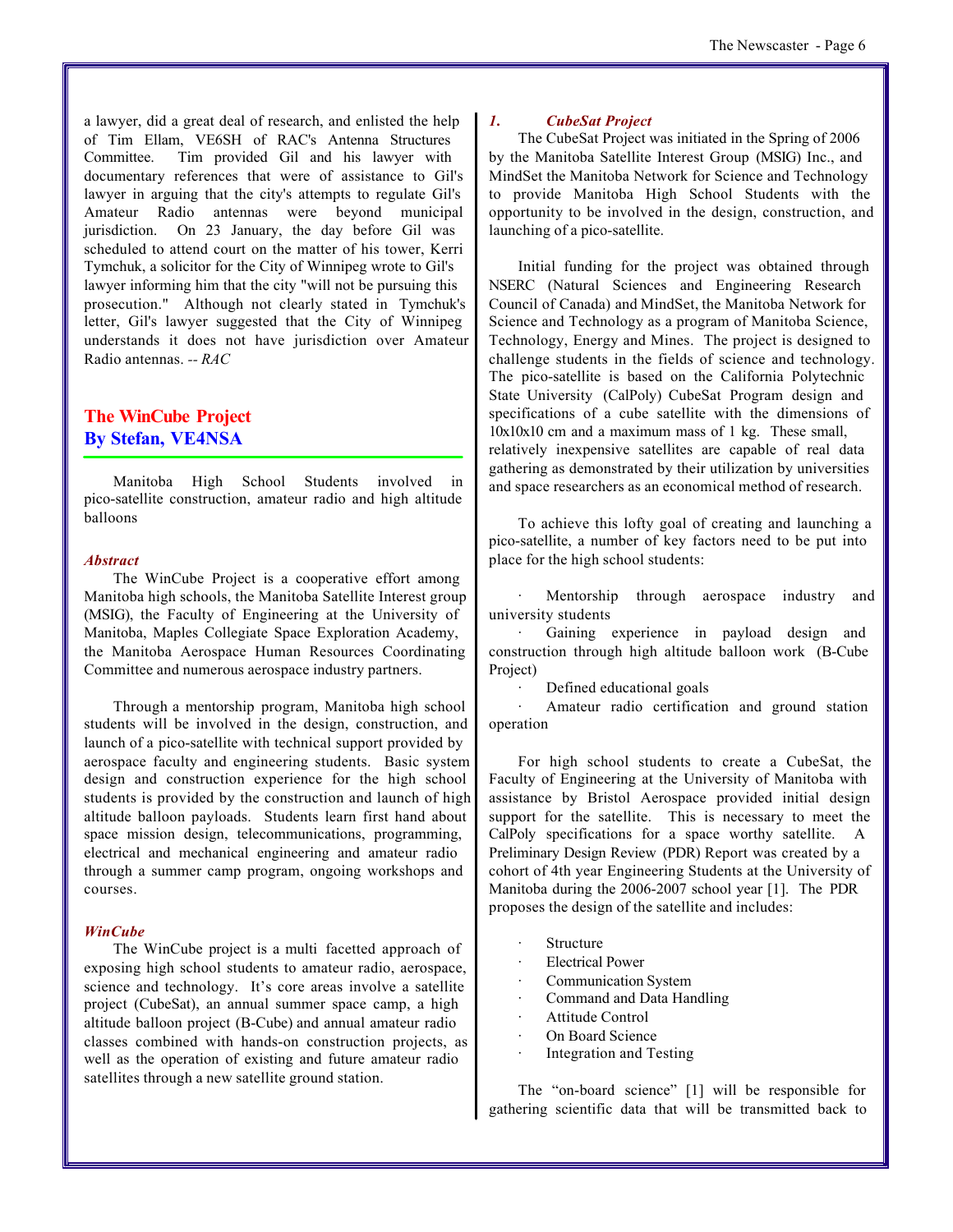earth for analysis. The science component of the satellite is what the high school students will contribute directly to. When the CubeSat is in orbit, participating high school students will communicate with the satellite via amateur radio. Data gathered will be processed and published by the high school students.

High school students will also take an active role in the construction of the CubeSat. Starting in the fall of 2007, students will be mentored by University of Manitoba Engineering Graduate Students during the next phase of construction and testing of the satellite utilizing the new University of Manitoba space lab. To prepare the high school students for the satellite construction, they will gain experience in satellite design by constructing and testing a scientific payload for a high altitude balloon launches. The high altitude balloon work is referred to as B-Cube.

## *2. Manitoba Space Adventure Camp*

It is necessary to increase students' basic knowledge of space studies and related concepts before they begin their work on a satellite. Students in the program range in grades from 10 through 12. It is necessary that students have the basic concepts and vocabulary necessary to understand space science. A "space camp" experience is provided to bridge students' knowledge of high school physics and the concepts and vocabulary they will encounter during their CubeSat experience. The "Manitoba Space Adventure Camp" as it is called has been held for two years at the Canadian Forces School of Aerospace Studies, 17 Wing, Canadian Forces Base Winnipeg. It is designed to make high school students more aware of science and technology as it relates to aerospace. The Manitoba Space Adventure Camp actually involves two separate camps: a first year camp and an advanced camp for returning students who continue their participation in the CubeSat project. While most of the activities take place at the Canadian Forces School of Aerospace Studies, students also have the opportunity to build and launch model rockets, operate satellite navigation devices, participate in a research balloon launch and work with amateur radio via satellites. Our other activities include tours and lectures, geocaching and various lab sessions (http://appspacesol.com/spacecampmain.html).

The key event of the 2007 Manitoba Space Adventure Camp was the successful "school" contact with the International Space Station (ISS) which took place on July 12, 2007. The maximum elevation of the ISS was 70º and the contact lasted for over 9 minutes. Astronaut Clayton Anderson answered 18 questions on a variety of issues and some of students who took part in the 2006-07 winter amateur radio class had their first ISS QSO as certificate holders (http://www.msig.ca/iss%20contact.html).

## *3. B-Cube (High Altitude Balloon) Project*

The CubeSat student design team from the University of Manitoba and MSIG identified a number of key engineering areas for the satellite. As stated earlier, the technical expertise required for a space-ready satellite is beyond the skill set for most high school students and science teachers and since the first year of satellite design was primarily theoretical a real life hands-on project was developed to provide a basic understanding of the intricacies of payload design and fabrication. High School students are given the challenge to create a payload for a high altitude balloon. Some of the similarities between the B-Cube payload and the CubeSat are taken from the Preliminary Design Review (PDR) Report by the University of Manitoba's Satellite Team [1]:

- Payload Frame
- o Structure
- o Thermal Design
- o Passive/Active Thermal Control Systems
- **Electrical Power**
- o Power Budget
- o Active/Standby Mode
- · •Communication
- o Requirements
- o Amateur Radio Use
- · Antennas
- Command and Data Handling

The CubeSat once constructed will undergo a number of tests to evaluate its space readiness including exposing the craft to a hard vacuum, extreme temperatures, and vibrations. For the B-Cube, testing will include physical impacts, cold temperatures, and systems tests. The B-Cube tests can all be carried out at each high school by the students.

## *- Payload Frame -*

The engineering points listed are those that only apply to the B-Cube design concept. For example, in designing the B-Cube payload frame, students must take into consideration temperature drops and how the electronics within the payload react as the balloon reaches a potential altitude of 30 km and external temperature drops as low as -60oC.

Areas for consideration in the B-Cube structure by high school students include the material for the walls (aluminum, foam core, foam insulation) [2], type of adhesives for the structure walls (silicon adhesive, hot glue, Velcro, aluminum tape) and the dimensions of the structure. Students may need to refine payload dimensions to effectively contain all equipment necessary for the balloon launch, yet limit the mass of the structure to the overall 1 kg payload mass. The design of the B-Cube structure must also allow for the venting of the internal volume to adjust to external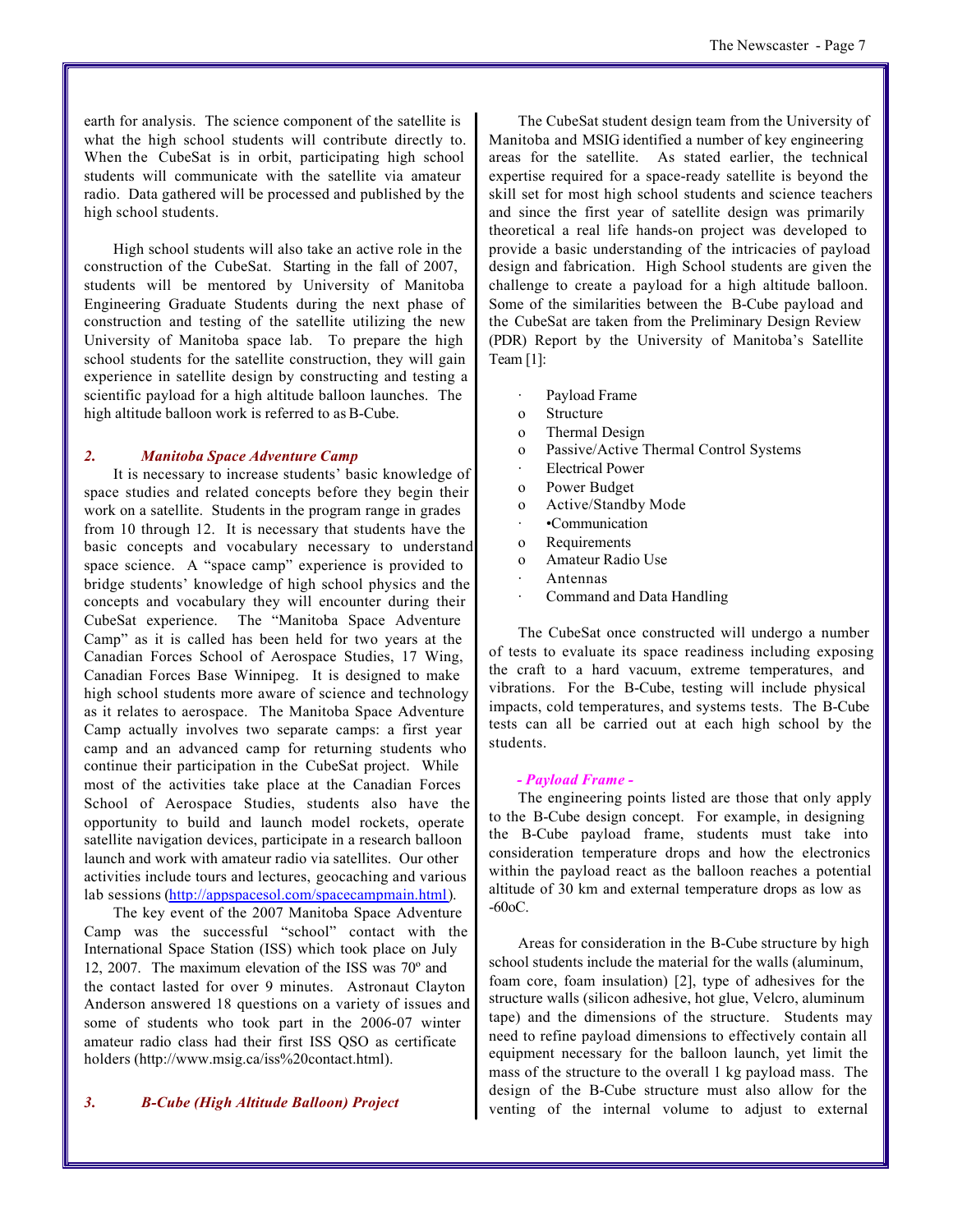atmospheric pressure changes, internal heat loss/gain, and possible moisture damage from clouds [2].

## *- Electrical Power -*

High school students will also learn about electrical power budgets in the design of their B-Cubes. The B-Cube payloads are expected to operate for 2.5 hours of flight and run an audio beacon upon landing for an extended period of time to aid with ground retrieval. The choice of batteries will also require investigation and testing for suitability.

## *- Communication -*

Communication plays a key role in the tracking and data gathering of both the satellite and the B-Cube payload. The high school students are required to obtain their amateur radio certificates since balloon to ground communication will utilize amateur radio frequencies similar (VHF, UHF) to those planned for the satellite. The certification will allow the students to communicate directly with the future CubeSat while in orbit via a ground station located in Winnipeg. First hand application of amateur radio operation is done by having the B-Cube payloads tracked by a GPS radio beacon that is transmitting on 144.390 MHz based on APRS (Automatic Position Reporting System). The students will use amateur radio transceivers and computer software to track and retrieve the balloon payloads.

## *- Command and Data Handling -*

Command and Data Handling of the B-Cube payloads will be done with Basic Stamp chips. The Basic Stamp is reliable and uses PBasic programming. Students will create programs that meet the needs of their mission designs. This includes the timed operation of a balloon flight termination device, as well as the control of on-board cameras. Future projects will involve real live ATV transmissions.

B-Cube payloads are tested for impact survival. Students construct a number of prototypes of payloads that contain a mass that places the test container to a total of 1kg. Payloads are first tested by dropping them (e.g., off the school roof) to evaluate the structures impact survivability. Payloads are then dropped off with various dimensions of parachutes, comparing the time of descent. The third drop test involves a drop from an elevated altitude with the use of a kite or a tethered balloon. The payload is released via a cut down mechanism (termination device), and the payload floats to the ground with the use of a parachute, again recording the time of decent and the altitude it was dropped from. In all of these tests, students are determining the relative strength of the payload structures and best dimension of the parachute design for optimal results versus mass constraints.

A key component for any payload is to be able to operate in extreme temperatures. Both the WinCube and

B-Cube must have measures taken to allow the operation of the electrical system at all times during flight. In the case of the B-Cube, extreme drops in temperature are an issue, as low as -60oC. The B-Cube payload can utilize either an active or passive thermal control system, to be determined by the students. One possible test for temperature is to place an operational payload in a cooler filled with dry ice [2] or a freezer. In either case, the payloads should be running during the tests, with internal and external temperatures of the payload continuously monitored.

In order to help High Schools in Manitoba and beyond to engage in a high altitude balloon project (independent of the satellite project), funding was obtained from the Canadian Space Agency (CAS) to design and construct a ready-to-be-assembled B-Cube kit. Currently, preliminary prototypes of the kits are being developed and tested. These kits will be available in the beginning of 2008. This "plug and play" approach is very important for many science teachers in order to quickly incorporate such a project into the ongoing science curriculum of their school and guarantee a certain level of success.

One of the key elements of high altitude balloons using APRS is the possibility to closely work with local amateur radio operators for the purpose of testing payloads, radios, balloon tracking and recovery. These "balloon chase" events are very popular and significantly enhance the working relationships of local hams with high school students and teachers.

## *4. Educational Goals*

Educational goals for the WinCube project were developed from the Common Framework of Science Learning Outcomes (Pan-Canadian Framework) written by the Council of Ministers of Education, Canada (CMEC) [3]. General Learning Outcomes (GLOs) from the Pan-Canadian that apply directly to the WinCube Project include Skills, Communication and Teamwork.

Pan-Canadian GLO for Skills includes planning investigations to record and analyse data using a variety of techniques [3]. For the B-Cube payload design or the science component of the satellite, students will develop the function of these payloads while attempting to address a scientific issue.

The GLO for Communication and Teamwork involves the effective communication with others in regards to issues and ideas, and comes up with a strategy that has a consensus to move forward on [3]. For the B-Cube component, students will work as a team to design a payload within a high school. The satellite will require students from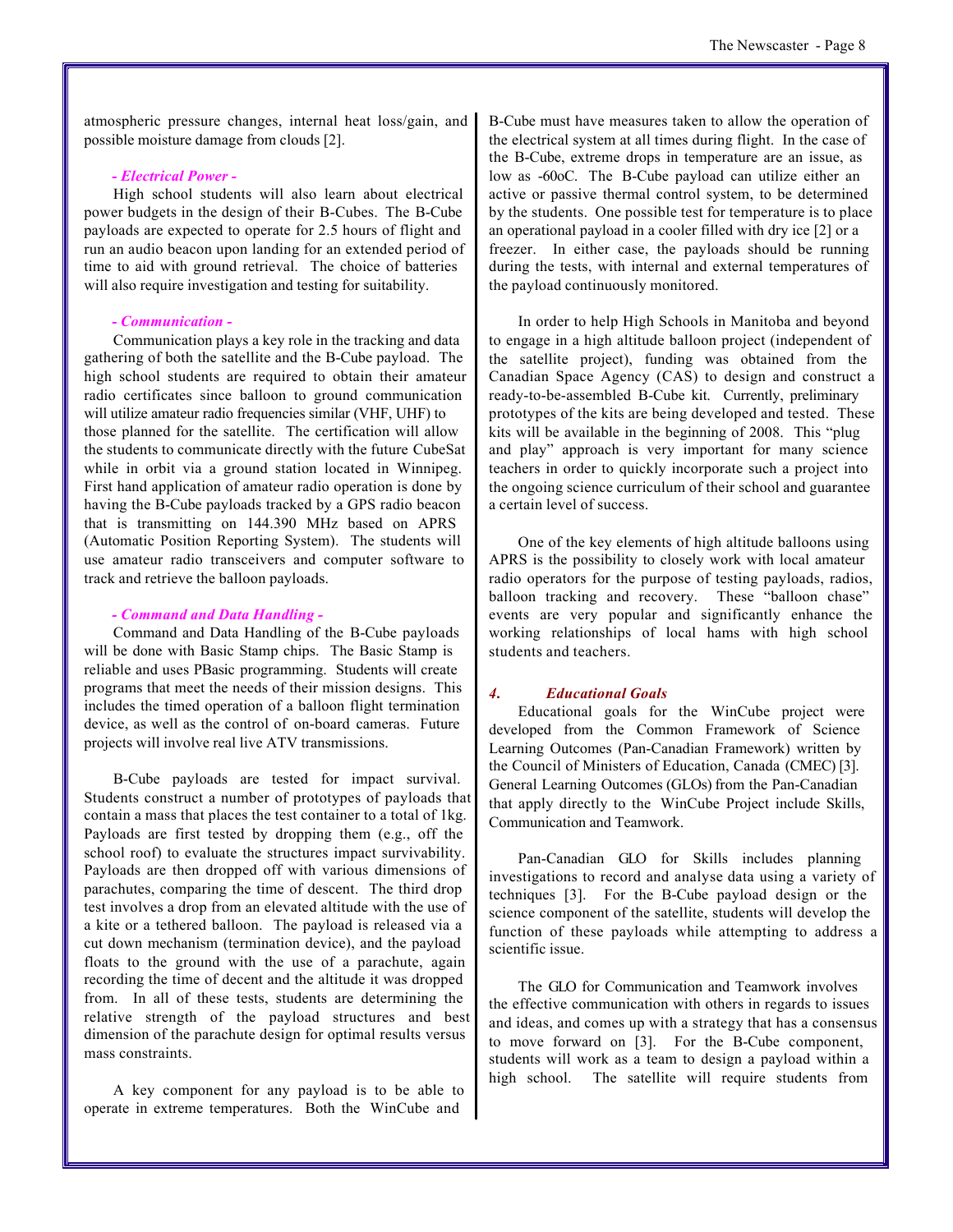participating high schools to discuss and agree upon what the science component will accomplish once in orbit.

Specific Learning Outcomes (SLOs) from the Pan-Canadian Framework found in the WinCube Project include Initiating and Planning; Performing and Recording; Analyzing and Interpreting [3].

Initial BCube payload designs will be very basic, to simply launch and retrieve a payload. Subsequent payload designs will have more specific scientific goals. The SLO of Initiating and Planning involves the investigation of practical problems and issues and the creation of scientific investigations to gather data [3]. The SLO of Performing and Recording will have students carry out experiments while controlling variables, effectively collecting and compiling data [3]. With data collected, students will analyze evidence, provide conclusions, and display information using a variety of formats as part of the SLO Analyzing and Interpreting [3].

Further educational opportunities include ongoing certification in amateur radio and potentially high powered rocketry. During the 2006-2007 school year, participating high school students took part in classes for amateur radio certification. Amateur radio is a key component of the WinCube project that allows students to track their B-Cube payloads and communicate with amateur radio satellites including the WinCube CubeSat. The amateur radio course will again be offered during the 2007-2008 school year.

A planned additional course to be offered to participating students in the fall of 2007 is a junior certification in high powered rocketry. The rocketry course will provide students with a better understanding of the physics of launching payloads into space.

## *Conclusion*

The WinCube is now in its second year and has integrated a number of different projects under one umbrella. The combination of these projects makes the WinCube idea novel and exciting for all participating partners. In addition, such a multi faceted approach has been very appealing for external funding groups and agencies and will be used to further enhance our ability to deliver these programs to High Schools in Manitoba and beyond.

## *Acknowledgments:*

Our special thanks and appreciation go to the Winnipeg Amateur Radio Club (WARC), ARISS (Amateur Radio on the International Space Station), the 17 Wing (Winnipeg). We gratefully acknowledge the financial support provided

by NSERC, CAS and MindSet and thank the following individuals for their great involvement and support:

Alan Thoren VE4YZ, Steve McFarlane VE3TBD, Dieter Schliemann KX4Y, Greg Linton VA4GL, Albert Sousa VA4AS, Geoff Bawden VE4BAW, Fred Venema VE4FV, Gerry Baker VE4GTB, Rory Winters VE4RJW and Melanie Rennie.

Stefan Wagener (VE4NSA)1, Jeff Cieszecki (VE4CZK)1, Barbara Bowen2, Wayne Ellis3, and Norm Lee4

- 1. Manitoba Satellite Interest Group (MSIG), Inc., WinCube Project Team
- 2. Manitoba Aerospace, WinCube Project Team
- 3. AppSpace Solutions, WinCube Project Team
- 4. MindSet (Manitoba Network for Science and Technology), WinCube Project Team

## *References*

- 1. Shambrock, J., W. Whaley, B. Klimenko, P. Wheatley, D. Boyd, S. Tully, J. Eady, C. Bosecke, J. LaRue, T. vanBeek, R. Le Neal., University of Manitoba Win-Cube Project 2006-2007 Preliminary Design Review, Winnipeg, Manitoba, 2007.
- 2. Koehler, Chris, "BalloonSat: Mission to the Edge of Space",Proceedings of the 16th Annual/USU Conference on Small Satellites, Logan, Utah, August, 2002.
- 3. Council of Ministers of Education, Canada (CMEC), Common Framework of Science Learning Outcomes: Pan- Canadian Protocol for Collaboration on School Curriculum, Council of Ministers of Education, Canada, Toronto, 1997.

## **Manitoba Blue Book updates**

The is pals underway to produce another MB Blue Book in time for the Winnipeg Hamfest. As this may be the last printed version of the Blue Book for a very long time, we need to make sure that we have correct addresses and phone numbers for everyone.

If you have moved or changes your phone number since early 2004 ( the last Blue book date) or your info was inaccurate in the last Blue Book, please send updated information to Bill, VE4UB at bluebook@ve4sss.ca.

If you would like to advertise in the Bluebook please contact Bill at the above email as well. Your advertising will be view able for many years do it definitely worth the minor costs involved